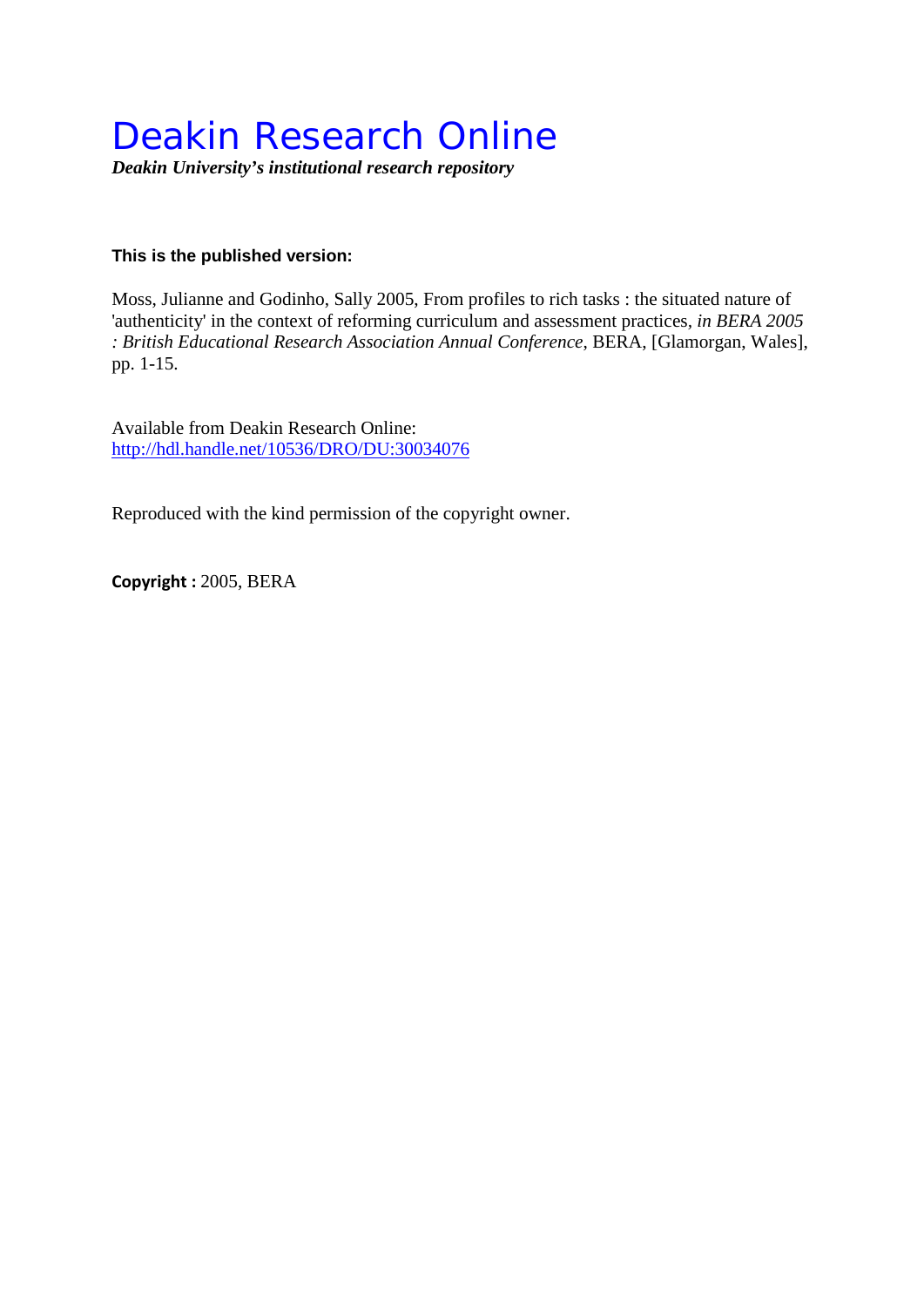$EDUCATION-LINE-$ 

## **From profiles to rich tasks: the situated nature of 'authenticity' in the context of reforming curriculum and assessment practices**

#### **Julianne Moss and Sally Godinho**

#### **The University of Melbourne**

#### **Paper presented at the British Educational Research Association Annual Conference, University of Glamorgan, 14-17 September 2005**

#### **Abstract**

Outcome based education that has dominated Australian education in the 1990s is under review in the early years of the twenty first century. The available historical texts produced during the first half of the 1990s, which include the national Statements and Profiles, and the state Curriculum and Standards Frameworks, provide us with documents that we can engage with not simply for

history s sake, but with an opportunity to, in the words of the feminist author Dorothy Smith, displace[s] the analysis from the text as originating in writer or thinker, to the discourse itself as an ongoing intertextual process bringing into view the social relations in which texts are embedded and which they organise (1990, p. 161-2). Most Australian states and territories have now commenced significant situated, local curriculum renewal and reform. This renewed interest in curriculum offers insights into the character of recent assessment practices in Australia, recognising the tensions inherent in assessment practices and authentic assessment models. This paper explores, by way of an overview of the broad curriculum and assessment practices adopted in Australia over the past twentyfive years, the situated nature of 'authenticity' in the context of curriculum and assessment practices and how as teacher educators we are responding through our everyday work.

#### **Introduction**

In the prologue to our recent book, *Portfolios, Performance and Authenticity*

(Pearson, 2005) Julianne as co-editor with Trevor Hay, pre-empted that as part of the recent election campaign, the incumbent government advised that their education policy would include the return of letter grading on school reports. Yes, the A through to E has, true to the political promise, arrived. This has created, particularly in Victoria, Australia, some strong critics, including the Victorian Minister of Education, the Hon. Lyn Kotsky. The parents, reportedly the centre of the change, have been depicted in any number of newspaper articles.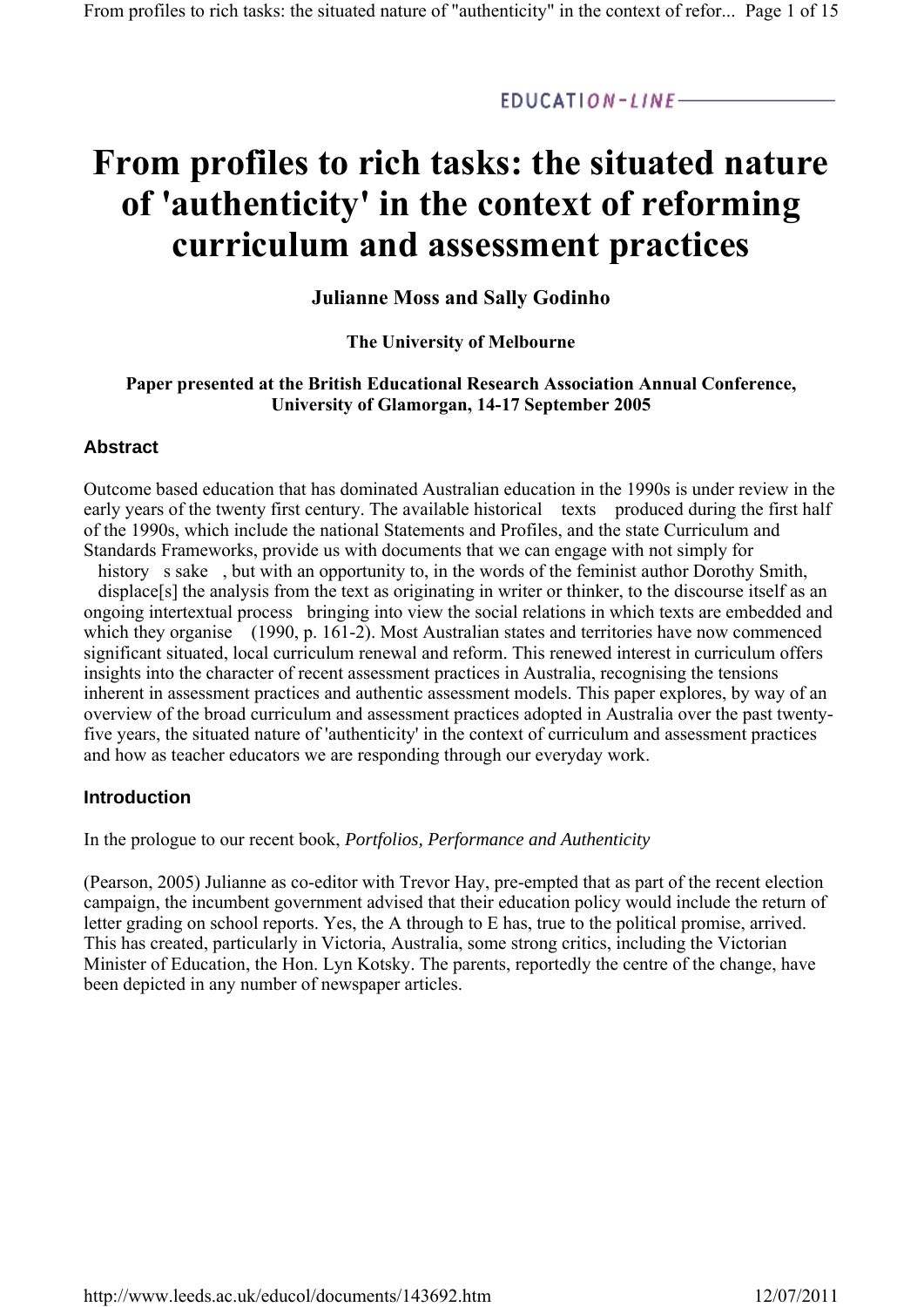| vour child's<br>achievement against<br>what is expected for<br>this time of year                                                                                                                                                                                                                 | $\bigcirc$ shows the<br>achievement<br>of your child<br>last year | shows the<br>achievement<br>of your child<br>this year                                                                                                           |                                                   |
|--------------------------------------------------------------------------------------------------------------------------------------------------------------------------------------------------------------------------------------------------------------------------------------------------|-------------------------------------------------------------------|------------------------------------------------------------------------------------------------------------------------------------------------------------------|---------------------------------------------------|
| <b>JOHN SURNAME</b>                                                                                                                                                                                                                                                                              |                                                                   | Semester 2<br>Year 4                                                                                                                                             |                                                   |
| <b>Learning Area</b><br>Health and Physical Education                                                                                                                                                                                                                                            | Yaa 3<br>Rating<br>c.                                             | Year 4<br>Year 5<br><b>Committee</b>                                                                                                                             |                                                   |
| Reading<br>English                                                                                                                                                                                                                                                                               | B                                                                 | <b>Basic</b><br>O                                                                                                                                                |                                                   |
| Writing                                                                                                                                                                                                                                                                                          | $\mathbf{c}$                                                      | Octobristicial                                                                                                                                                   |                                                   |
| Mathematics                                                                                                                                                                                                                                                                                      | E<br>$O \cdots$                                                   |                                                                                                                                                                  |                                                   |
| Science                                                                                                                                                                                                                                                                                          | D.<br><b>SALESDO MARINE</b>                                       |                                                                                                                                                                  |                                                   |
| Ratings:<br>A Well above the standard expected at this time of year<br>B. Above the standard expected at this time of year<br>C At the standard expected at this time of year<br>D Below the standard expected at this time of year<br>E - Well below the standard expected at this time of year | Legend:                                                           | O Your child's achievement last year<br>C Your child's achievement this year<br>Alle Your child's progress sin a last year<br>The expected level of ac reversent |                                                   |
| <b>Work habits</b><br>Needs allention<br>Effort<br>Class behaviour                                                                                                                                                                                                                               | Acceptable                                                        | Excellent                                                                                                                                                        |                                                   |
| Sample secondary student report card:                                                                                                                                                                                                                                                            |                                                                   |                                                                                                                                                                  |                                                   |
|                                                                                                                                                                                                                                                                                                  | Note: secondary students                                          | achievement expected<br>otherwise have same                                                                                                                      | shows the level of<br>of all students in Victoria |

## **Source: Sun Herald: 25 August, 2005**

Together as co-authors working in teacher education and professional development with Victorian teachers we explore in this paper by way of an overview of the broad curriculum and assessment practices adopted in Australia over the past twenty-five years, the situated nature of 'authenticity' in the context of curriculum and assessment practices. We draw recent examples from practice through our engagement in teacher education and professional development activity, particularly the Principles of Learning and Teaching (PoLT, Department of Education and Training, Victoria) and our work with pre-service teachers in the courses we teach at the University of Melbourne, as to how we are attempting to support authentic assessment practices in teacher education and why it is, as Bernstein (1990; 1996 cited in Apple 2001, p.88) reminds us, that when we take up educational change there are three fields that we need to acknowledge:

- the field of production where new knowledge is constructed;
- the field of reproduction where pedagogy and curriculum are enacted in schools; and
- the recontextualising field where discourses from the field of production are appropriated and transformed into pedagogic discourses and recommendations.

Given the context of Australian education and the harmful potential that we may witness in an A to E economy, there is an urgent need for educators to be reminded, as Michael Apple (2001, p.83) has pointed out, that neo-liberal reforms and the free markets are coupled by increased surveillance. Apple continues:

> As in the case of the linkage between national tests and performance indicators published as league tables, they have been organized around a concern for external supervision, regulation and external judgment of performance and have increasingly been colonized by parents who posses what is seen as the appropriate economic, social and cultural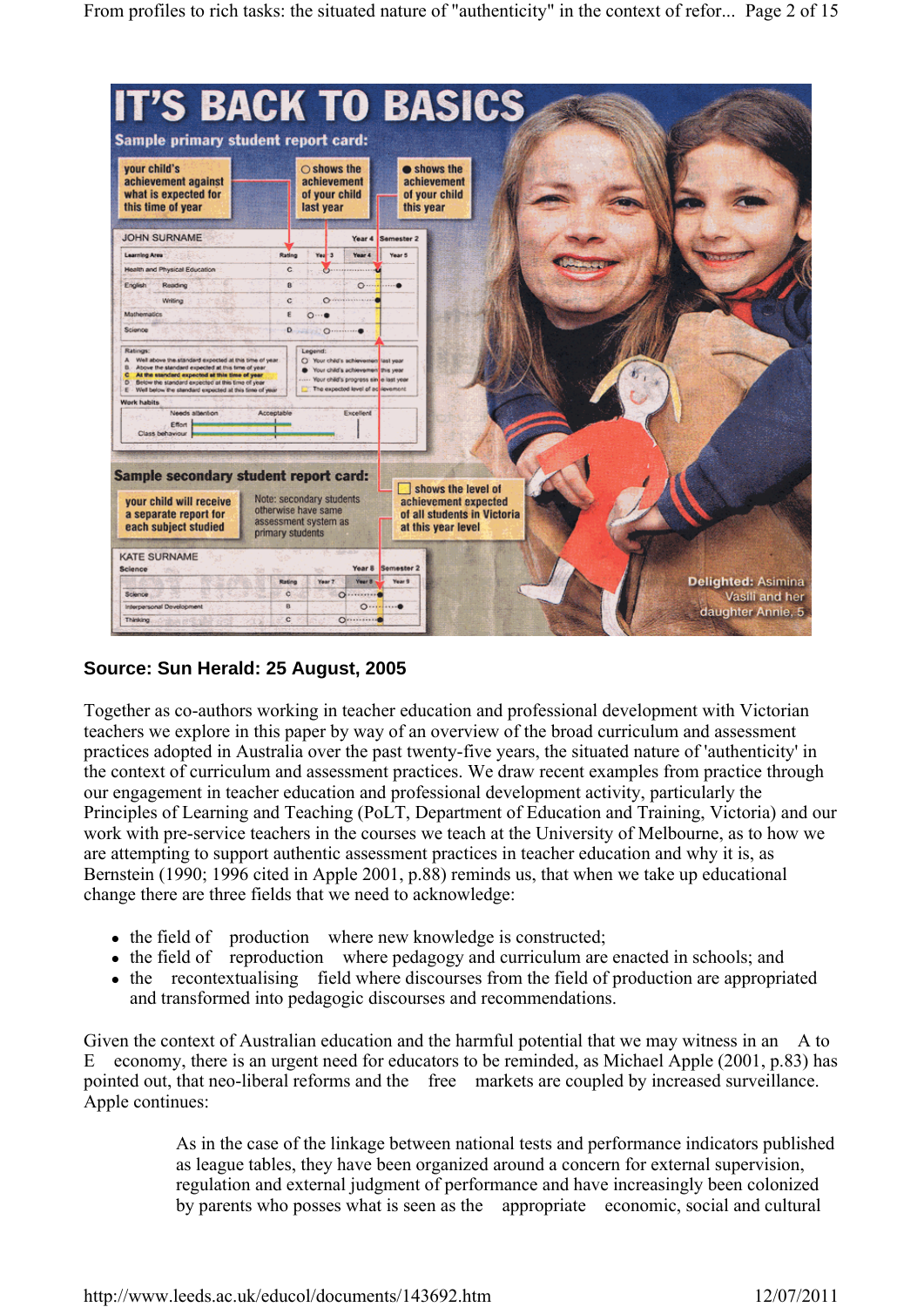From profiles to rich tasks: the situated nature of "authenticity" in the context of refor... Page 3 of 15

capital.

## **Background: From profiles to rich tasks: authenticity in curriculum and assessment practices in Australia**

The field of curriculum and assessment in Australian education has a short and conservative history. Dominated by transmission- and subject-orientated curriculum (Green 2003 p.129) developed by state and territory educational bureaucracies and dependent on the Commonwealth Government for additional resources, innovations in curriculum and assessment practices are the subject of boom and bust cycles.

Australian schools and their communities, reliant on politically shaped short term programs and projects, have largely been unable to question or change the dominant patterns of Australian schooling structures or systems. Locating itself firmly within the western discourses of schooling, Australian education mirrors traditions that are sharply and deliberately stratified; segregated by race, by gender, and by class; tracked into academic and technical schools; divided among public and private, Protestant and Catholic (Connell, 1994, p.129). Evidence can always be gathered from innovative educational hot spots in some local schools and districts that counter Connell s position, however the wide spread allegiance to the competitive academic curriculum, formalised high stakes testing, and tightly held tertiary entrance exams signal that the technical production (Posner, 1988, p.80) model remains the dominant form of curriculum and assessment logic in Australian education.

### **Outcome based education**

Outcome based education in Australia is drawn from the first attempt at a nationally consistent curriculum. Between 1990 and 1994, the eight learning areas - the Arts; Technology; English; Languages other than English, LOTE; Mathematics; Science; Studies of Society and Environment, SOSE; Health) were developed as curriculum fields and were supported by a Statement and a Profile document. The Statement introduces the content of the learning area. The Profiles, as they became popularly known, aimed to provide a framework for:

- teachers in classrooms to chart the progress of their students;
- schools to report to their communities; and
- systems reporting on student performance as well as being amenable to reporting student achievement at a national level.

(Curriculum Corporation, English Profile 1994, p.159)

The idea of a national curriculum was short lived, as individual states were quick to take up local revisions and branding. Not withstanding some of the significance of these local changes, the additions and deletions when taken at a distance were minimal. In Victoria for example, the Curriculum and Standards Framework (CSF) was developed and implemented from 1995 and revised as the CSF II in 2000. The curriculum@work CD-ROM planning tool was distributed to every teacher in Victoria in the same year. The CD-ROM and the development of web resources (Department of Education and Training, 2000) aimed to assist teachers in the development of teaching and learning overall. The resources included: ideas on how to use the CD-ROM; examples of planning templates; models of completed templates; and ways to incorporate learning technologies into the curriculum and planning for the different stages of schooling.

Some states and territories such as South Australia, Tasmania and the Northern Territory retained the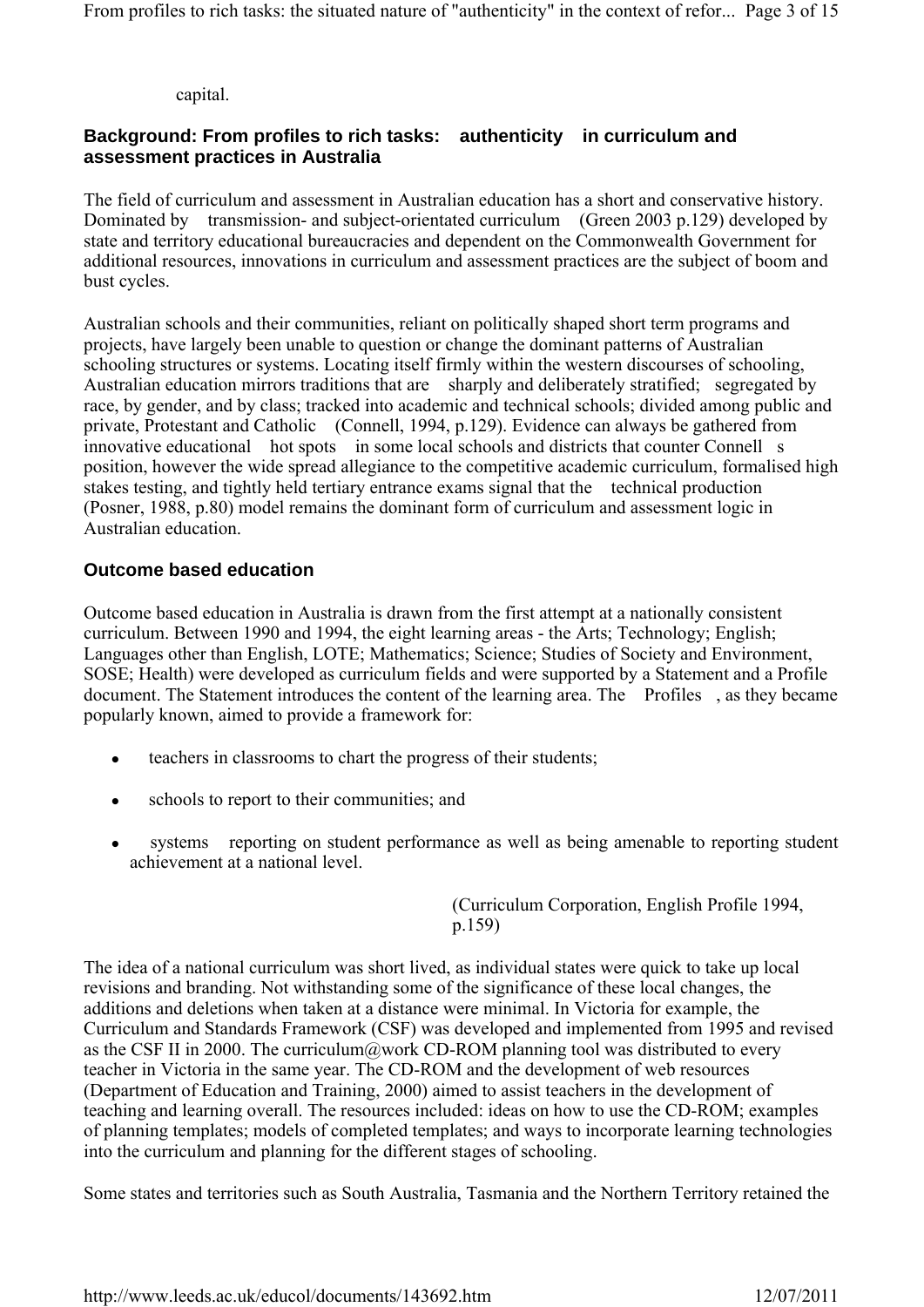original format of the statement and profile documents and produced small-localised documents in various Key Learning Areas (KLAs). The Statement and Profiles were reviewed in 1997 at a national forum hosted by the Department of Training and Educational Coordination (DTEC) New South Wales. The question How have the Statements and Profiles helped or not helped Australian Schools establish policies with regard to reporting outcomes and educational accountability?, was one focus of the forum.

| <b>Positive features</b>                                                                                                                                                     | <b>Negative features</b>                                                                                                                                                                  |
|------------------------------------------------------------------------------------------------------------------------------------------------------------------------------|-------------------------------------------------------------------------------------------------------------------------------------------------------------------------------------------|
| Profiles have acted as a catalyst<br>for debate on reporting and<br>assessment.                                                                                              | Profiles are not robust enough to report<br>on what a school value adds                                                                                                                   |
| The provision of a common set of<br>expectations across schools<br>more empowering of parents.                                                                               | Parents are calling for different forms<br>information language of profiles<br>may not be doing this.                                                                                     |
| Provides a common language.                                                                                                                                                  | Profiles have not resolved problems<br>resolved through mobility, but they<br>have the potential to do so.                                                                                |
| Some States/Territory basic skills<br>testing has been re-aligned to the<br>profiles.                                                                                        | Terminology is a major problem in<br>attempting to explain to the concept to<br>parents and teachers.                                                                                     |
| Profiles make explicit to students<br>where they are at a particular<br>level.                                                                                               | Statements and outcomes do not<br>provide a comprehensive set of<br>descriptions of what society expects<br>students to achieve, i.e. their<br>competencies.                              |
| Development of the English<br>statement was an example of a<br>well-developed statement<br>good<br>consultation process: Profile<br>outcomes followed from the<br>Statement. | Possibility of spending too much time<br>forcing students to fit the reporting<br>procedures which may be detrimental<br>to the learning process<br>realistic<br>assessment requirements. |
| Profiles have improved reporting<br>and given a focus to assessment.                                                                                                         | Profiling has made it clear that we lack<br>consistency across the nation.                                                                                                                |
| Need for consistent reporting<br>across States/Territories.                                                                                                                  | High schools still confused by the<br>normative versus standards based<br>requirements.                                                                                                   |
| Developments in literacy<br>assessment have flowed from the<br>profiling approach.                                                                                           | Outcomes do not acknowledge other<br>kinds of knowledge or build on them.                                                                                                                 |
| Chance to influence bench<br>marking and track outcomes.                                                                                                                     | Potential dangers of between school<br>comparisons and the possible misuse<br>of data.                                                                                                    |
|                                                                                                                                                                              |                                                                                                                                                                                           |

## **Table 1 Positive and Negative Features of the Profiles**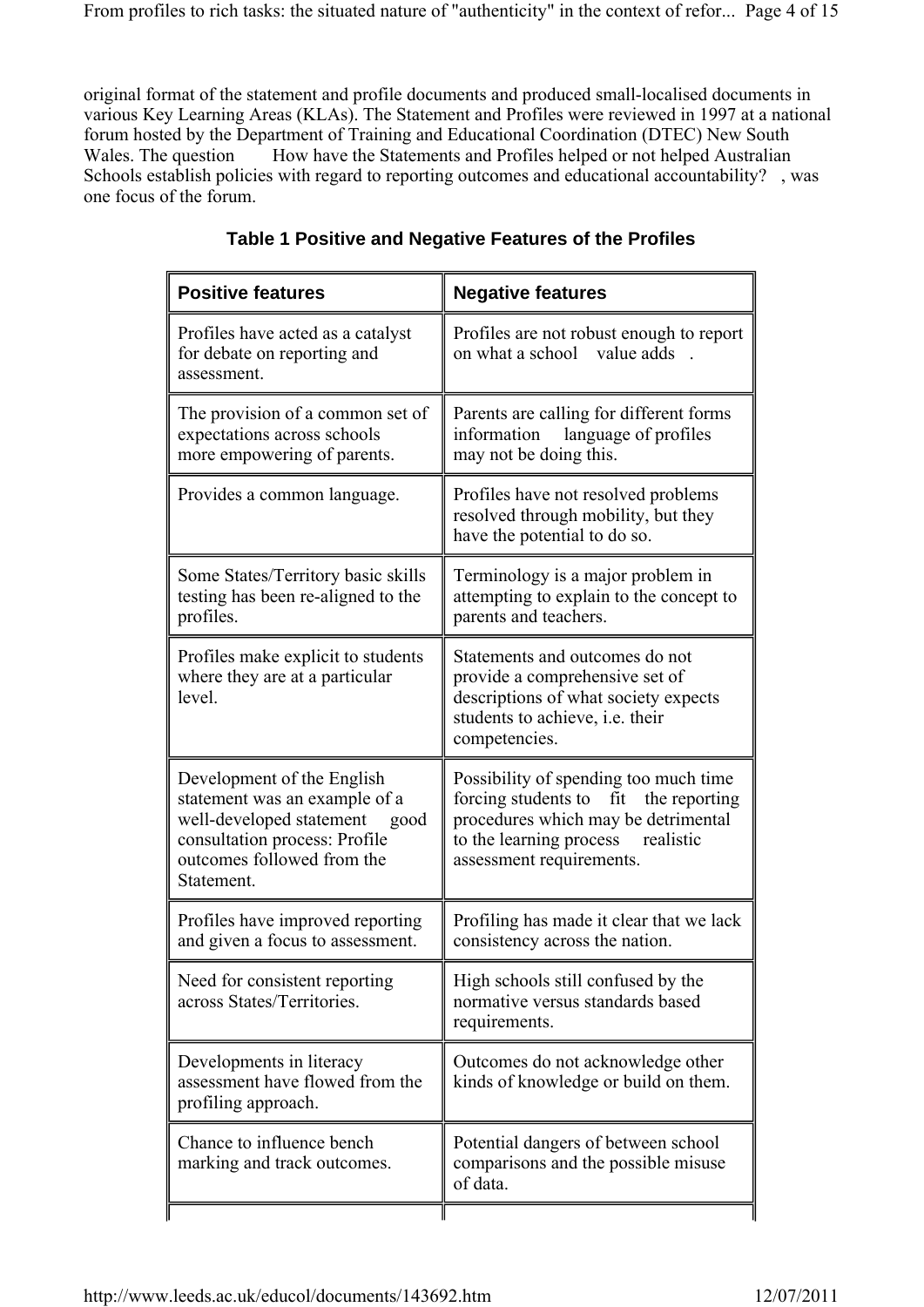| Outcomes-based focus has<br>provided a strong focus for<br>teachers to try new strategies. | Difficult for primary schools to report<br>on all KLA s.                                             |
|--------------------------------------------------------------------------------------------|------------------------------------------------------------------------------------------------------|
| Outcomes encourage<br>consideration of the whole range<br>of students.                     | Problems with tying ages to stages and<br>levels.                                                    |
|                                                                                            | The stop-start nature of the process<br>(C)ynicism amongst teachers<br>especially secondary teachers |
|                                                                                            | There is a need to seek a balance<br>between a focus on content and the<br>process of learning.      |

Source: Department of Training and Educational Coordination (DTEC) 1997, p.81-82

At one level the profile documents provided teachers with an extraordinary opportunity to reshape curriculum and assessment practices. The chance to use:

- multiple threads of curriculum knowledge in each key learning area the strands;
- developmentally phased progression through the Bands and Levels and the descriptive content of the outcomes and pointers;
- emergent trends in student learning, supported and illustrated by work samples; and
- teacher judgement

that could be read as a progressive attempt at curriculum and assessment reform.

However the profile documents, whilst they had an apparent logic to the developers were exceedingly difficult for teachers to grasp and apply. The large number of documents, the thick nature of much of the descriptive content and the simplistic rendition of some of the learning outcomes contributed to teacher resistance, summarised by the often-heard statement, never looked at them [the Statement and Profiles], never will. Further, education systems were uncertain in their responses to the highly industrialised teaching workforce of the time, still bleeding from major systems restructuring and school closures prevalent in the early nineteen nineties in a number of Australian states. In Victoria, for example, during a period when there was an overall decline in Commonwealth Education funding to State education, the situation was exacerbated with the election in October, 1992, of the Coalition Kennett government.

The Coalition government was responsible for the closing of 230 government schools, removing 8200 teaching positions, and cutting government spending by over \$300 million (Marginson 1997 p. 216). Moreover, teachers caught in largely isolated and individualised cultures of teachers work struggled to convince bureaucracies of the need for sustained and significantly altered professional learning. In the context of an individualised culture of professionalism and with limited opportunities for the labour intensive tasks of handling and categorising multiple work samples across a number of learning areas, particularly in the primary school setting, caring and conscientious teachers did what they could. Whilst it is self evident that a productive relationship with assessment practices is crucial for curriculum reform, the connection to teachers labour practices cannot be overlooked.

## **The beginnings of the Australian curriculum turn**

During the latter part of the twentieth century, at an international level, curriculum theorising became permeable to the turn that was occurring more broadly in intellectual thinking, that is tied to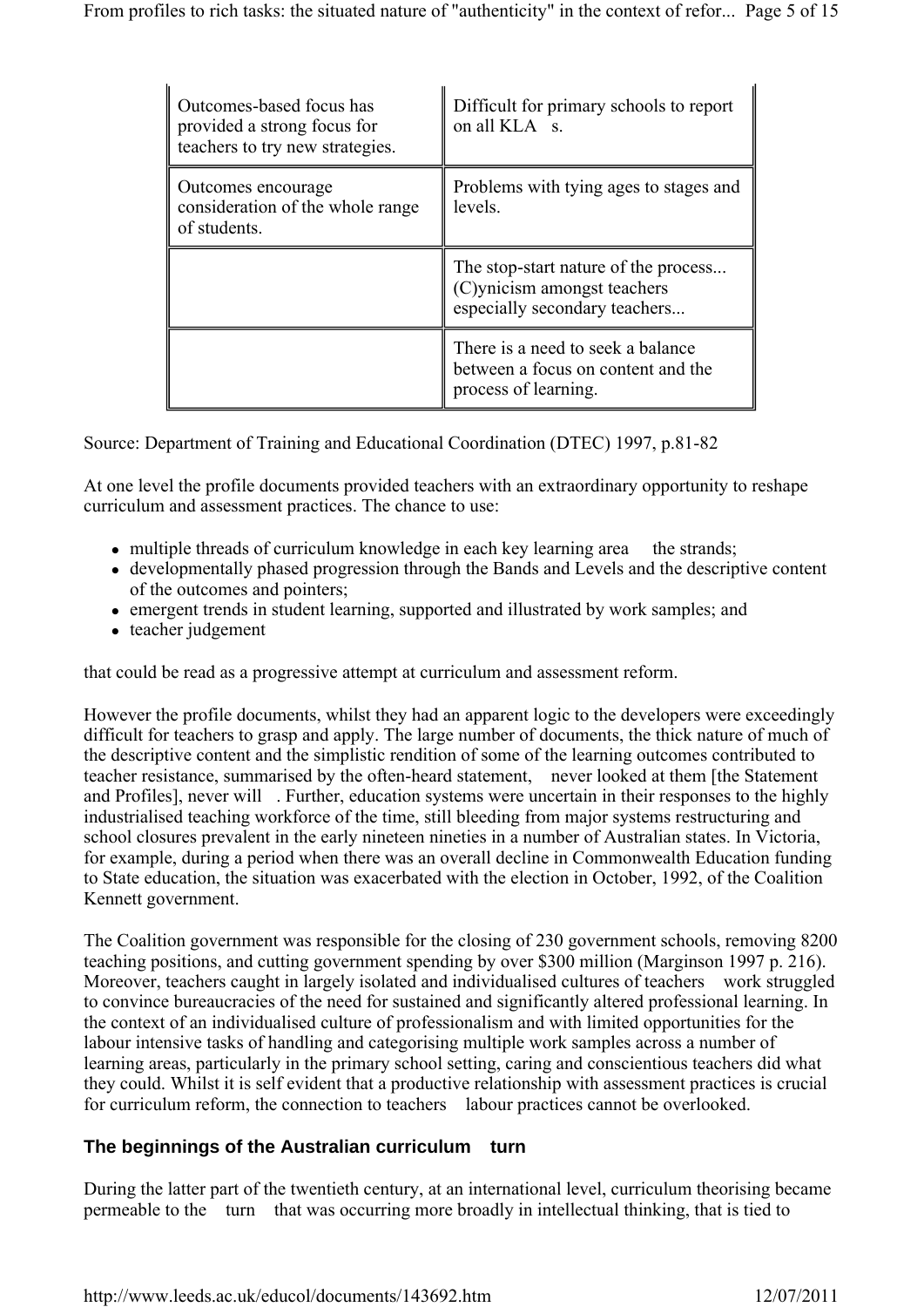postmodernism and post structural thought. All in all, curriculum studies were understood as becoming part of the "narrative turn" and "textual turn" literary and cultural studies that now tend to be labelled postmodernist and poststructuralist (Gough, 1998 p.59-60).

The common and agreed national goals specified in the Adelaide Declaration s National Goals of Schooling in the Twentieth First Century, outline the roles of the student as citizens, and schooling being a foundation for young Australians' intellectual, physical, social, moral, spiritual and aesthetic development (MCYEETYA, 1999). Given the context of these broad national goals and the largescale curriculum reform in most Australian states, it is difficult to imagine anything but significantly changed assessment practices being at the centre of current teaching and learning practices.

The Adelaide Goals of Schooling are in part echoed in the development of the Education Queensland (2001b) productive pedagogies model - Recognition of Difference, Connectedness, Intellectual Quality and Social support. The model generated for Education Queensland, from the commissioned research, the School Reform Longitudinal Study (QSRLS) undertaken by the University of Queensland, moreover represents a rigorous reconception and radical transformation of curriculum and assessment practices for education in Queensland and makes a significant contribution to Australian education more broadly. Curriculum designs from Victoria, Tasmania and Queensland are summarised below.

| <b>State</b>                                                                     | <b>Curriculum overview</b>                                                                                                                                                                                                                                                                                                                                                                                                                                                                                          | <b>Organisers</b>                                                                                                                                                                                                                                                                                                                                                                                                                                             |
|----------------------------------------------------------------------------------|---------------------------------------------------------------------------------------------------------------------------------------------------------------------------------------------------------------------------------------------------------------------------------------------------------------------------------------------------------------------------------------------------------------------------------------------------------------------------------------------------------------------|---------------------------------------------------------------------------------------------------------------------------------------------------------------------------------------------------------------------------------------------------------------------------------------------------------------------------------------------------------------------------------------------------------------------------------------------------------------|
| Victoria 2004<br><b>Blueprints and</b><br><b>Essential Learning</b><br>Framework | -core discipline concepts, generic<br>skills, and personal and social<br>competencies, attributes and values<br>are evident.<br>-supported by The Principles of<br>Learning and Teaching P-12 (PoLT)<br>that aims to:build consistent,<br>comprehensive and improved<br>pedagogical approaches within and<br>across schools<br>- highlights the capacity of local<br>decision making to focus teaching to<br>meet the diverse needs of students<br>strengthen learning communities<br>within and beyond the school. | Discipline based learning<br>(Knowledge) The Arts, English and<br>Language, Humanities Mathematics<br>and Science Interdisciplinary<br>learning (Skills) planning, thinking,<br>communicating, Information<br>Communication Technology-ICT,<br>design and technology Physical,<br>personal and social Learning<br>(Interpersonal)- health and physical<br>development, cultural understanding,<br>awareness of social responsibility and<br>civic obligations |
| Queensland 2001                                                                  | - focuses new student identities                                                                                                                                                                                                                                                                                                                                                                                                                                                                                    | Productive pedagogies:<br><b>Recognition of difference:</b><br>Connectedness; Intellectual                                                                                                                                                                                                                                                                                                                                                                    |
| <b>New Basics</b><br>What is taught                                              | - highlights the importance of new<br>economies and workplaces                                                                                                                                                                                                                                                                                                                                                                                                                                                      | quality; Social support                                                                                                                                                                                                                                                                                                                                                                                                                                       |
| <b>Productive</b>                                                                | - high value given to new<br>technologies diverse communities                                                                                                                                                                                                                                                                                                                                                                                                                                                       | Life pathways and social futures                                                                                                                                                                                                                                                                                                                                                                                                                              |
| pedagogies<br>How it is taught                                                   | and complex cultures.                                                                                                                                                                                                                                                                                                                                                                                                                                                                                               | Multiliteracies and communication<br>media                                                                                                                                                                                                                                                                                                                                                                                                                    |
| <b>Rich Tasks</b>                                                                |                                                                                                                                                                                                                                                                                                                                                                                                                                                                                                                     | <b>Active citizenship</b>                                                                                                                                                                                                                                                                                                                                                                                                                                     |
| How kids show it                                                                 |                                                                                                                                                                                                                                                                                                                                                                                                                                                                                                                     | <b>Environments and Technologies</b>                                                                                                                                                                                                                                                                                                                                                                                                                          |
| Tasmania 2000                                                                    | - guided by negotiated values and<br>purposes                                                                                                                                                                                                                                                                                                                                                                                                                                                                       | Communicating                                                                                                                                                                                                                                                                                                                                                                                                                                                 |
| <b>Essential Learnings</b>                                                       |                                                                                                                                                                                                                                                                                                                                                                                                                                                                                                                     | - Being literate<br>- Being numerate<br>- Being information literate<br>- Being arts literate<br><b>Personal futures</b><br>- Building and maintaining identity and<br>relationships<br>- Maintaining well-being                                                                                                                                                                                                                                              |

## **Table 2 Curriculum Organisers: Victoria, Tasmanian and Queensland**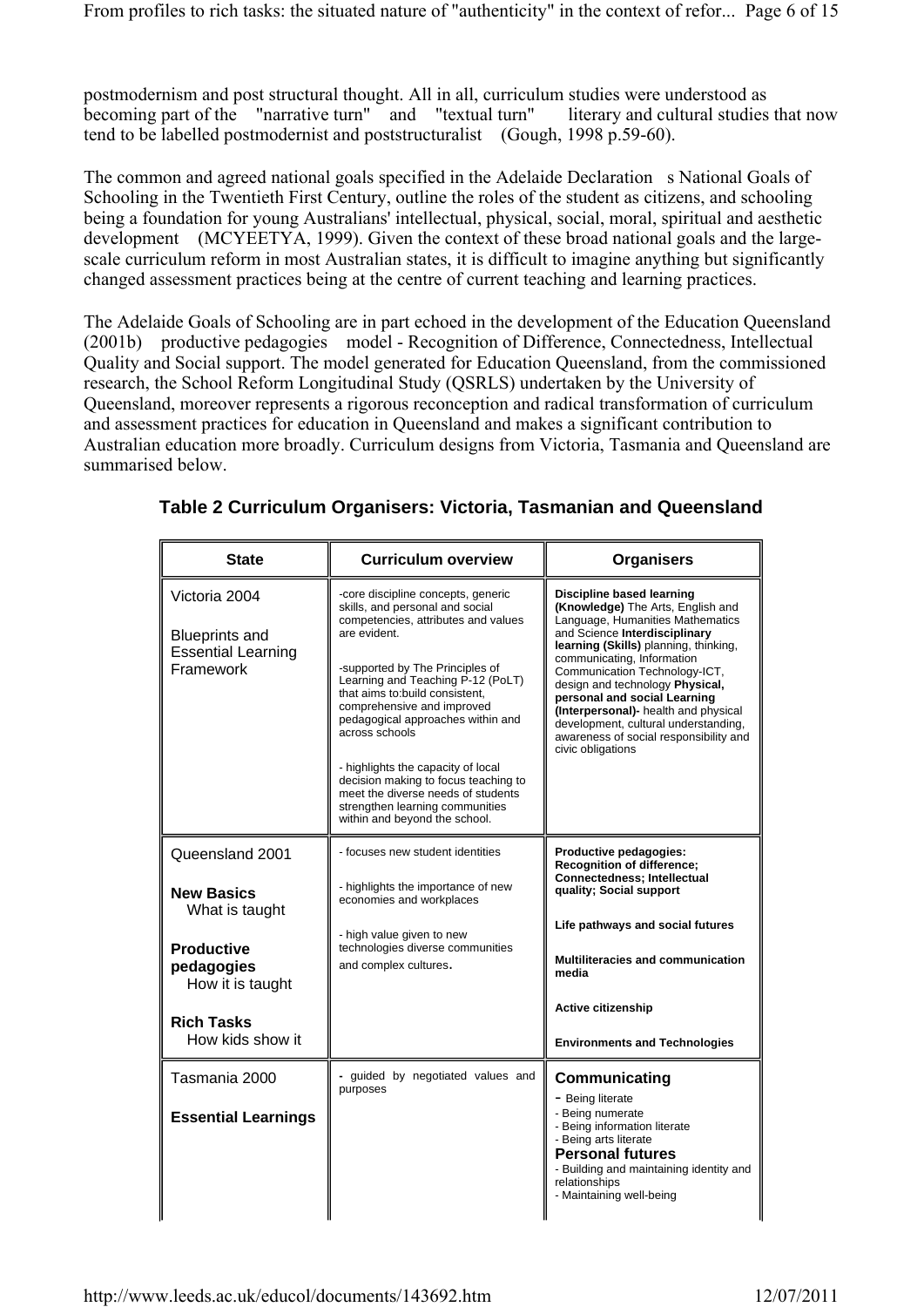

As implied in all of the models above, productive curriculum and assessment approaches are going to be more student centred, rely less on the teacher as the sole arbiter and decision maker in the assessment process and will invite public scrutiny of performances that potentially link the school and community in unique ways. These practices require teachers to engage in transformed professional relationships across grades and school clusters in unique constellations. For many Australian teachers and clusters of schools, despite years of experience and school change initiatives, such practices are new. The positions being advocated above, however, are now being attempted to be resized through the direct intervention of the Commonwealth Government.

#### **Authenticity in the context of assessment practices**

The changing emphases in curriculum, teaching and learning in the 1990s impacted on thinking about assessment. Brady and Kennedy (2002) suggest that authentic assessment emerged in the Australian context as "a response to the heavy reliance on traditional and norm-referenced tests and a perception that that they fail to assess student ability to perform real-world tasks" (Brady & Kennedy 2002, p. 25). Thus authentic assessment became identified with the qualitative indicators of student learning (Reeves, 2004). It monitors the learner in action, revealing those stories behind student learning that assist teachers to make valid, reliable judgments about student performance and progress. While acknowledging that defining authentic assessment is problematic due to the variability of the contexts in which it occurs, there are some generally agreed upon characteristics that are consistent with the principles of assessment defined by the Australian Curriculum Studies Association (ACSA, 1995). They attest that authentic assessment:

- requires reflection and self-assessment over time;
- $\bullet$  is culturally and socially inclusive  $\&$  developmentally appropriate;
- has many elements, including those often difficult to assess in traditional ways;
- has depth and richness;
- values different facets of student learning, e.g. social competences, thinking etc. facets which are difficult to assess especially through traditional means;
- is relevant and connects with students learning and life experiences;
- assists to make valid, reliable judgments;
- involves active thinking and doing;
- informs and reflects the teaching program; and
- is embedded in classroom contexts (Godinho & Wilson, 2005).

Authentic assessment is sometimes regarded as synonymous with formative assessment, given that both modes emphasise the interactivity between teaching, learning, curriculum and assessment. As Black & Wiliam (1998; 2005) claim, assessment only becomes formative when the evidence is actually used to adapt teaching to meet student needs.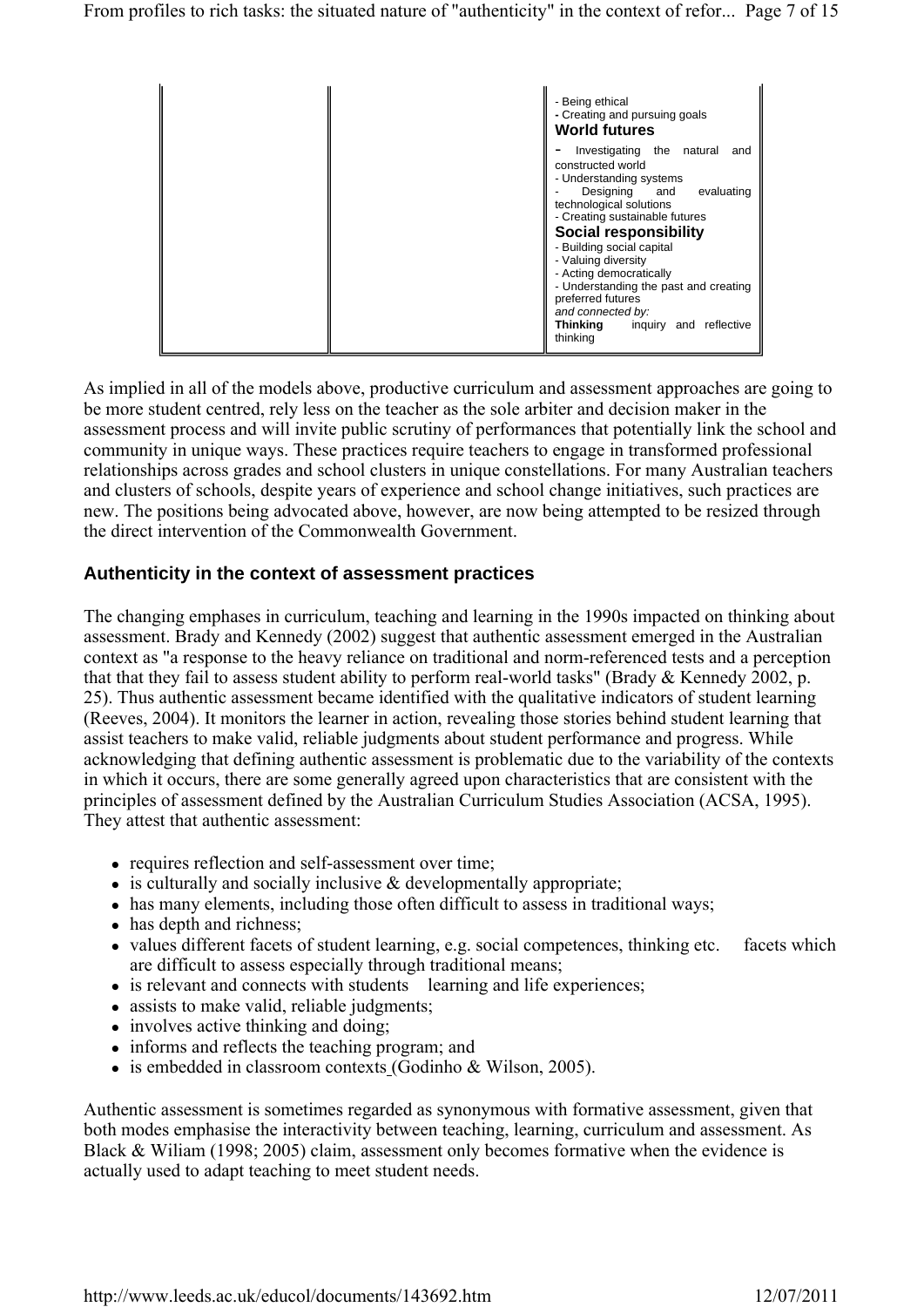Curriculum Corporation, owned by the Australian Ministers for Education, has been a strong advocate of formative assessment - assessment *for* learning. It directs teachers to the UK s Reform Group s (2002) research-based ten principles of learning to guide classroom practice. The Reform groups definition of assessment for learning as "the process of seeking and interpreting evidence for use by learners and their teachers to decide where the learners are in their learning, where they need to go and how best to get there" expresses our beliefs about its significance to pedagogical practice. Both the Curriculum Corporation and the Victorian State Government s Department of Education and Training (2005) differentiates between:

- **assessment** *for* **learning** occurs when teachers use inferences about student progress to inform their teaching; and
- **assessment** *of* **learning** occurs when teachers use evidence of student learning to make judgments on student achievement against goals and standards. <http://www.sofweb.vic.edu.au/>.

Authenticity is essentially about making assessment meaningful so that it maps the individual student s journey of learning: the achievements and the processes involved over a period of time. This cannot be done by simply relying on standardized testing, but must rely on assessment practices that are far richer and more complex than the sitting of a test (Walker 2005). Table 3 suggests a range of assessment types and strategies, in addition to some record keeping possibilities for accountability purposes, that we associate with authentic assessment practices.

| <b>Type of Assessment </b> Strategy |                                                                                                                                                                      | ∥Record Keeping                                                                                          |
|-------------------------------------|----------------------------------------------------------------------------------------------------------------------------------------------------------------------|----------------------------------------------------------------------------------------------------------|
| <i><b>Observations</b></i>          | Group work, problem<br>solving, learning<br>centres, excursions,<br>incursions,<br>developmental play,<br>learning stories                                           | Anecdotal notes, skills checklists,<br>marking criteria, photography,<br>video/audio/ digital recordings |
| <b>Works Samples</b>                | Individual work items:<br>concept mapping,<br>drawings, activity<br>sheets, writing tasks,<br>reflections, visual<br>representations,<br>surveys, position<br>papers | Portfolios (digital and hard copy)<br>student profiles, scrap books, files                               |
| Performances                        | Dramatic enactments,<br>debates, interviews,<br>operas, raps, poetry,<br>songs, dance, panel<br>discussions                                                          | Marking criteria, rubrics, peer and self<br>assessment, descriptive feedback<br>oral & written           |
| Products                            | Models, Murals,<br>collages, written<br>projects, community<br>projects, presentations,<br>design briefs,<br>PowerPoints                                             | Marking criteria, rubrics, peer and self<br>assessment, descriptive feedback<br>oral & written           |

### **Table 3 Assessment Modes and Strategies for Authentic Assessment Practices**

For some students in our pre-service teacher courses at the University of Melbourne, testing is what they perceive to be *authentic* assessment. Therefore, we have needed to challenge students to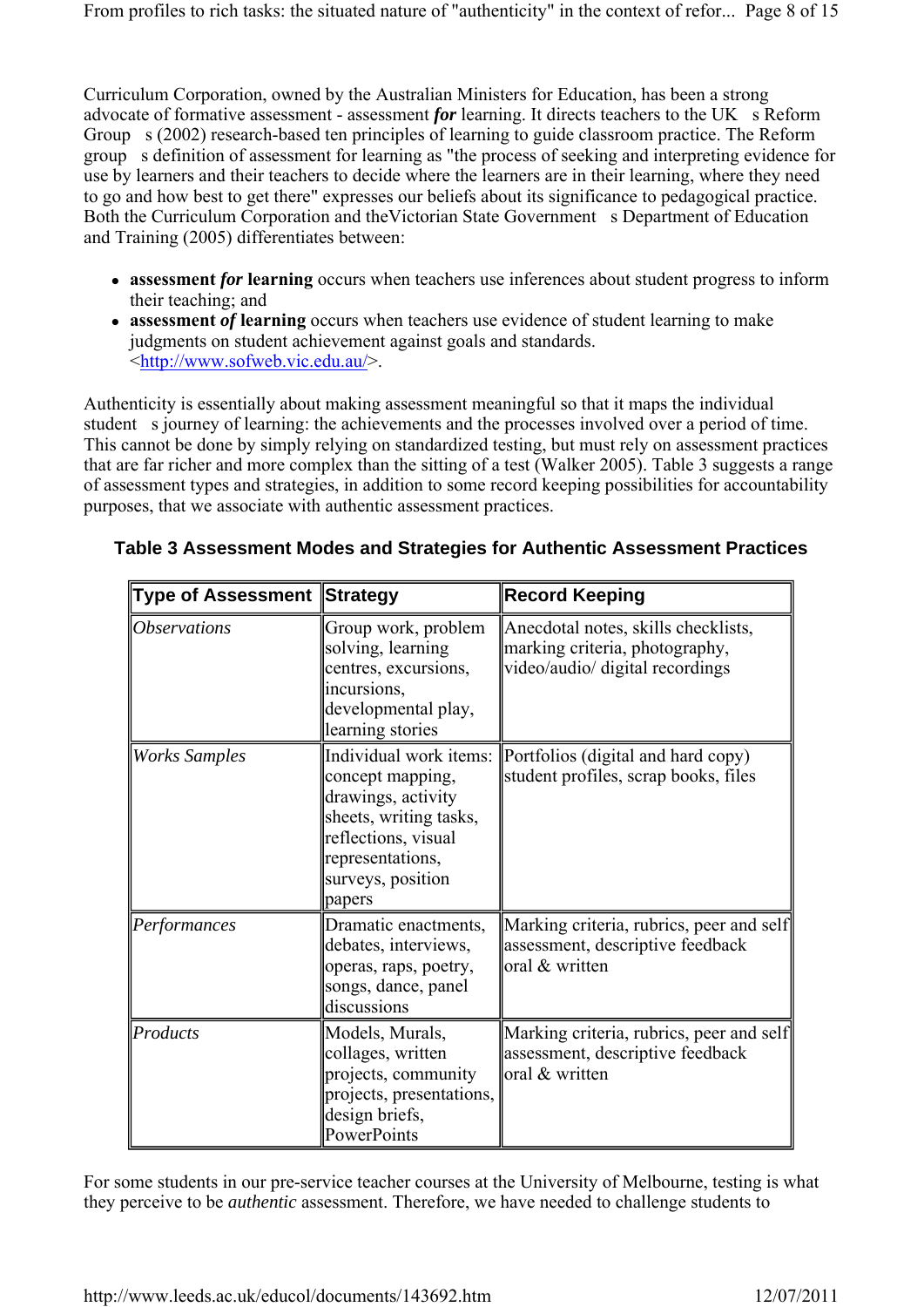transform their preconceived notions and support them when they initially encounter feelings of disequilibrium as they become aware of other possibilities for assessing learning (Senior & Sanjakdar, 2005). As teacher educators, we have had to confront the role of authentic assessment practices within our everyday work and not withstanding the credentialing requirement of our preservice students to complete core subjects in curriculum and assessment, we are attempting to align our practices further with the recent middle years literature and the Victorian Department of Education Blueprint for Education, curriculum reform platform, and the Victorian Essential Learning Standards (2004).

The idea that authentic or formative assessment is performance-based and mindful of the students learning modalities, styles and intelligences (Coil, 1996) challenged those students whose success had been determined by their written linguistic abilities**.** While initially resistant to the idea of being assessed outside their preferred learning modality, many students were later able to acknowledge the importance of experiencing first hand other ways of demonstrating learning. The following reflection on an authentic task created by Diploma of Education student studying the teaching of English as a second language student illustrates this point:

I feel the Polly Doll has been further enhanced as a piece of quality assessment by having made her into a kit complete with instructions and ideas for activities. The reason for this is that she is now accessible to any ESL teacher who wishes to teach clothing-related vocabulary or phraseology. Knowing the difficulties of developing meaningful tasks and activities for ESL students, I would hope to foster, using materials such as Polly Doll, a spirit of exchange and sharing of classroom resources amongst teachers. It could only make our teaching more enjoyable, and productive, and (hopefully) make our students experiences more significant.

The comment resonates with Hacker and Hathaway  $s(1991)$  belief that the most common advantages claimed for authentic assessment are that it involves direct measurement of what the students know, it emphasizes higher-order thinking skills, judgement and collaboration and encourages active involvement in the learning process.

The following images are the outcome of creating spaces in our courses for students to engage in authentic asssessment tasks. They demonstrate the preparedness of students to take risks in exploring other ways of showing their learning and constructing meaning. The images are a powerful representation of the student s learning journey in this course and her recognition that authentic assessment tasks are:

- rich-worthwhile, in depth one problem leads to another and errors matter;
- engaging and foster persistence;
- about active thinking and doing;
- derived from multiple solutions and multiple paths;
- involve a variety of communication skills;
- include reflection and self-assessment over time;
- are ethical and respectful of the learner; and
- support individual and group goals.

Image 1 Image 2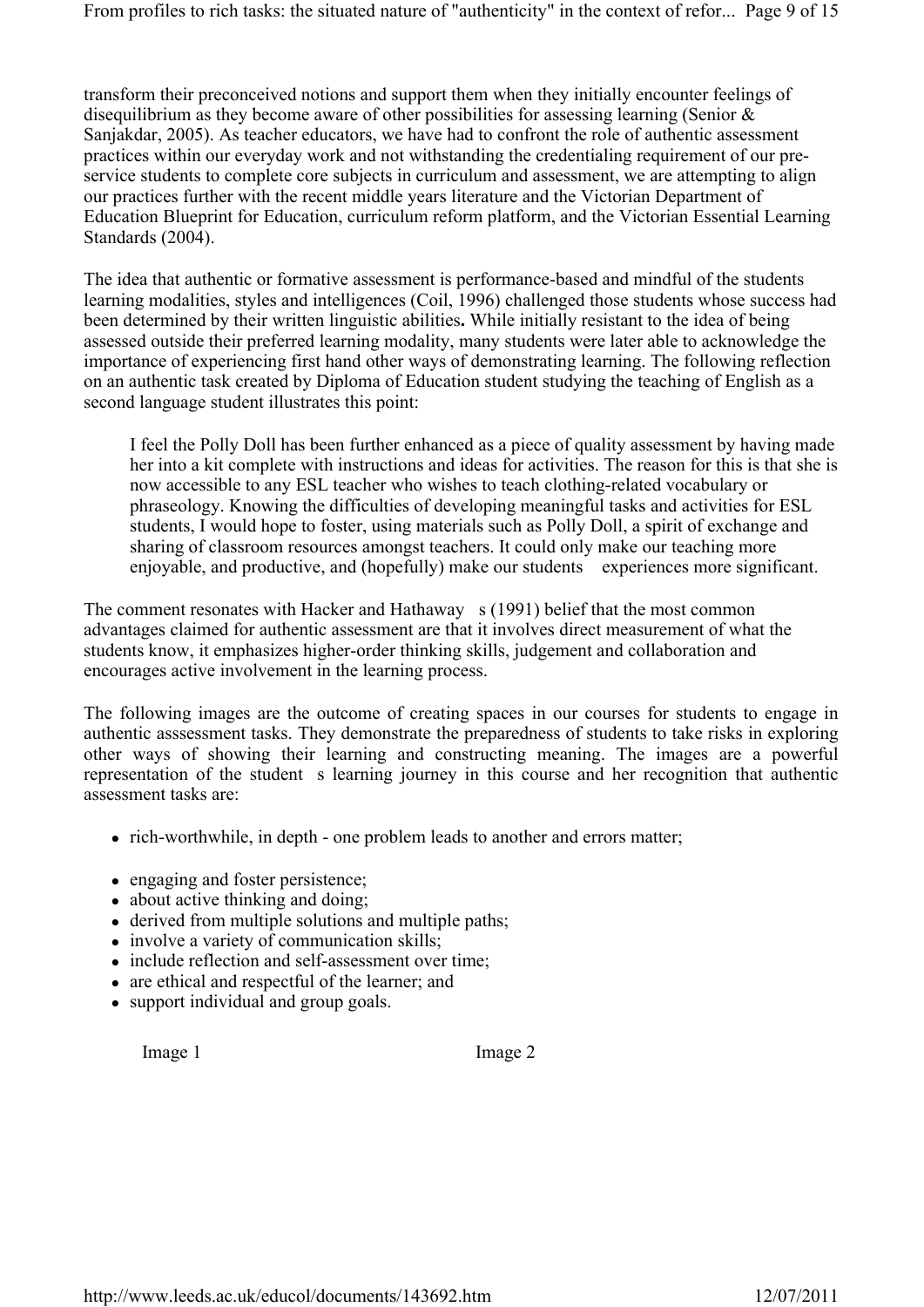









Images 1-4 are the product of the two required tasks in the semester long subject Learning and Teaching, in the Diploma of Education course. Task 1, Developing a personal professional identity is represented by the chest of drawers. Each drawer opens and reveals little by little, the influences that the student perceives have shaped her identity and, significantly, the potential impact that she takes from the narrative which will impact, support and develop the framing of the professional self. The second required task, 'Beginning a professional portfolio' is represented by the wardrobe and the hangers. Each hanger, carefully organized and progressively laid out, reveals the required criteria of the assignment including the folded reference list positioned at the base of the wardrobe. For both objects, the student has also photographed and created PDF formats of the entire content in order that the products and processes were produced and reproduced, responding to the communication criterion, which is that the item/s are readily accessible to a range of audiences.

The next images are stills from a DVD created by a student majoring in art. The DVD was a virtual tour of artworks in public spaces, ranging from traditional pieces of sculpture to graffiti walls. Having experienced authentic assessment in the first semester subject, Learning and Teaching, students in the subject Curriculum and Assessment were now encouraged to create an authentic assessment task for one of their learning areas.

| If Is this art or is this vandalism?                   | Can anyone be an artist? |
|--------------------------------------------------------|--------------------------|
| Many people believe art can be anything,<br>can it be? |                          |
|                                                        |                          |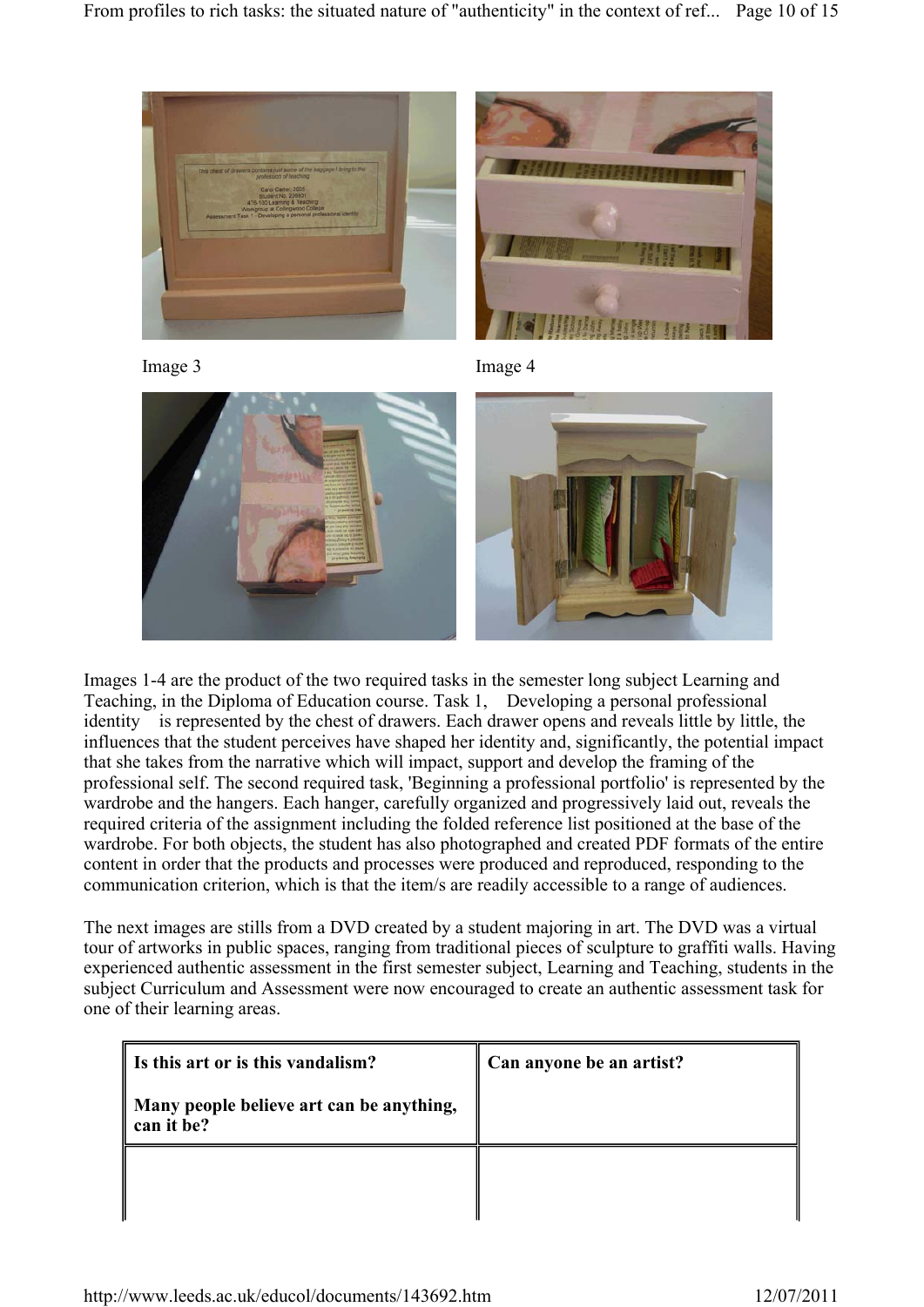

As each piece of art was introduced to the viewer of the DVD, questions were posed for consideration, as indicated above the images. At the conclusion of the virtual tour, the viewers were invited to design a public artwork for their school grounds as an assessment task. The viewer was asked to consider the theme, the audience and the materials used, and to design a brochure that included information such as a statement by the artist about the importance of public art and why his/her work has so much to offer the community.

### **Implications of the national directives**

In Australia, as in the United States of America (USA), there is a growing concern among some educators about the increasing emphasis on academic standards and how this might impact on teacher assessment practices. In recent weeks the federal government has announced that reporting to parents must use an A-E grading system for all key learning area studies, and the child s achievement must be reported, relative to the achievement of the child speer group in the school, by at least quartile bands. Failure to do so will put the school s funding by the government at risk. As the Victorian sample report shows, it will accord with the A-E grading, but will resist the requirement to rank students, as it argues this information reveals nothing more about the student s learning processes which is at the heart of student assessment.

The aim of these standards-based assessments is to enable teachers to monitor and report students progress over time, and to provide teachers with comparative information about student achievement against state-wide achievement levels and national benchmarks (VCAA 2004, p. 12 ). A concern we have, which is shared by educators in Australia and globally, is that the increased emphasis on reporting to standards will render the assessment capability of the classroom teacher irrelevant (Reeves 2004, p. 106). There is an inherent danger of teacher assessment of student learning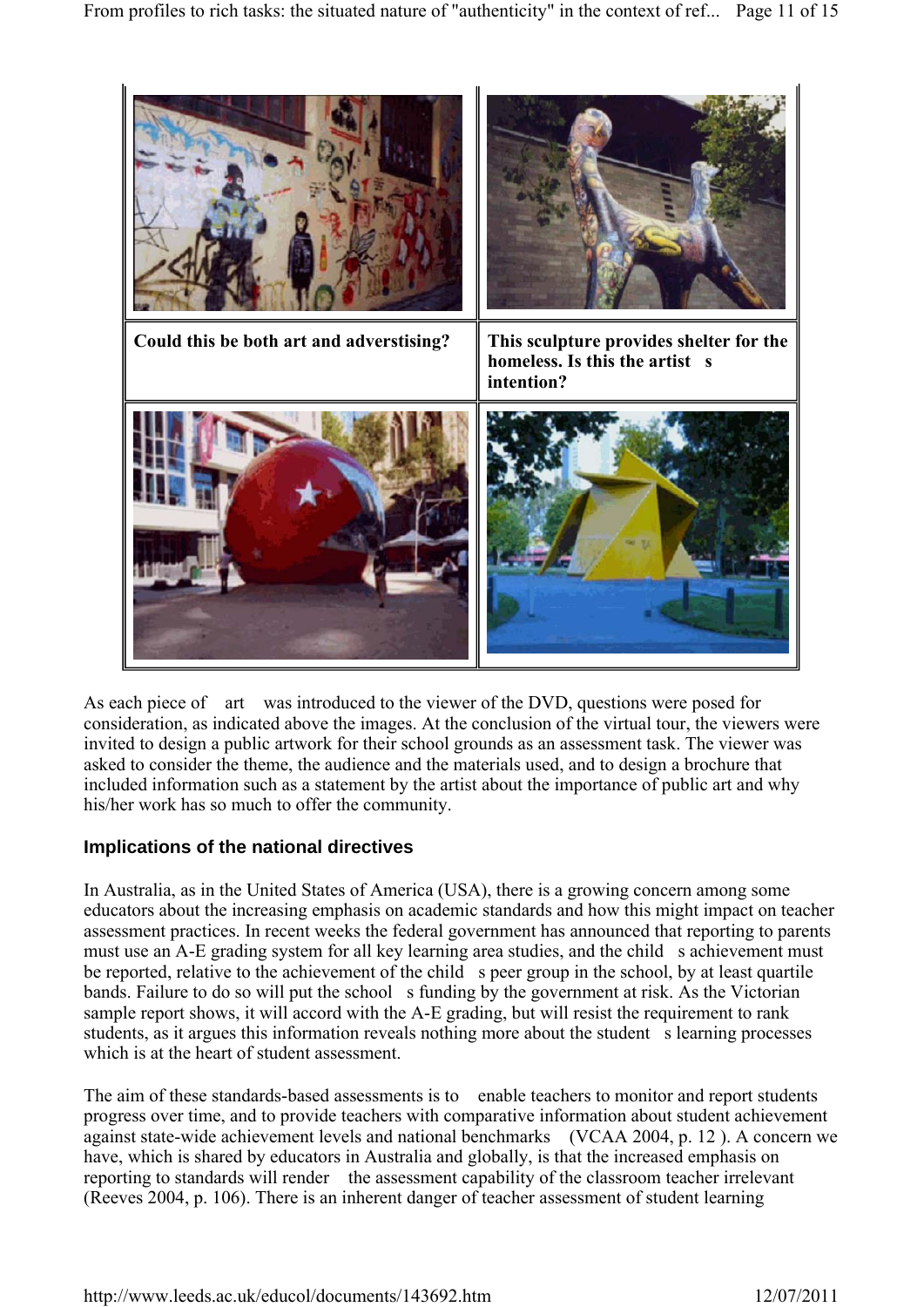diminishing as the government and parents place increasing emphasis on the reporting of normreferenced standards. Anne Bligh, the Deputy Premier of Queensland, Professor Cuttance of the University of Melbourne, and Professor Geoff Masters of the Australian Council for Educational Research are already claiming the need to get consistency of teacher and assessment and judgments across schools because the way that teachers interpret grades is so variable (Milburn, 2005).

Our experiences with school reporting resonate with Black and Wiliam s (1998, p. 5) comment that:

While teachers contributions to "summative assessments" have been given some formal status, hardly any attention has been paid to their contributions through formative assessment. Moreover, the problems of the relationship between formative and summative assessment roles have received no attention.

Some Australian schools have successfully combined the two modes of assessment for reporting purposes by using portfolios (Darling Hammond *et al.*, 1995; Klenowski 2002; Smith, Brewer & Heffner 2003; Stiggins 2001) to document the students learning journey. Work samples in these portfolios include both teacher and student selected pieces that are purposefully chosen to show the student s learning in action *formative* assessment. Portfolio slips (Wing Jan & Wilson, 1998) which justify the inclusion of the piece of work and analyze each entry for its appropriateness, encourage reflective, metacognitive practices assessment *as* learning (Department of Education and Training 2005). School report proformas are also included in the portfolios to show the achievement of the learning outcomes  *summative* assessment. Learning portfolios used in this way have a diagnostic function in identifying strengths or weaknesses that relate to aspects of a student s work. Importantly, the inclusion of carefully selected *formative* assessment activities can be used to justify the grading for the summative assessment. Rather than simply providing one end point assessment task, which may not indicate the overall learning that has occurred during the unit, assessment reported in portfolios as the learning journey authenticates the grading in the context of classroom practice.

With the teacher s performance and the school s performance being judged on the reporting of norm-referenced standards will the same emphasis be placed on documenting the learning journey? As Andrew Blair, President of the Victorian Association of State Secondary Principals Association, comments the crucial balancing act for teachers will be to ensure simplicity of reporting, which parents have requested, does not drive a lack of rich content and a diminished personalising of progress information (2005, p. 5). While endorsing the use of simple language, Blair is at pains to stress the need for complex and diagnostic reporting.

But where does this leave us in respect to the place of the A- E economy that the newspaper article reminds us will be the reality that our students will face? Curriculum reform as we have indicated, if it is to impact on student learning, requires a paradigm shift in assessment practices. Yet will the authentic, formative assessment practices we have advocated be sustained? Current national assessment directives do not accord with ten principles for assessment espoused by  $UK \s$  Reform Group s (2002). Perhaps what is needed is an approach like the Assessment is for Learning (AiSFL) program in Scotland. This program has explored how assessment for learning and accountability can be integrated successfully so that the assessment *for* learning is not overlooked by the measurement emphasis on standards, target-setting and accountability.

In the pre-service programs at the University of Melbourne we will continue to advocate the notion of assessment *for* learning, so that our students plan for assessment and design authentic, rich tasks for what Hutchinson and Hayward (2005) describe as an Assessment for Learning Schools where:

- teachers are skilled in assessment to support learning;
- pupils are fully involved in planning, reflecting on and evaluating their own learning; and
- the school has in place sound procedures for advising students about next steps in learning and quality assuring assessment judgements (p. 243).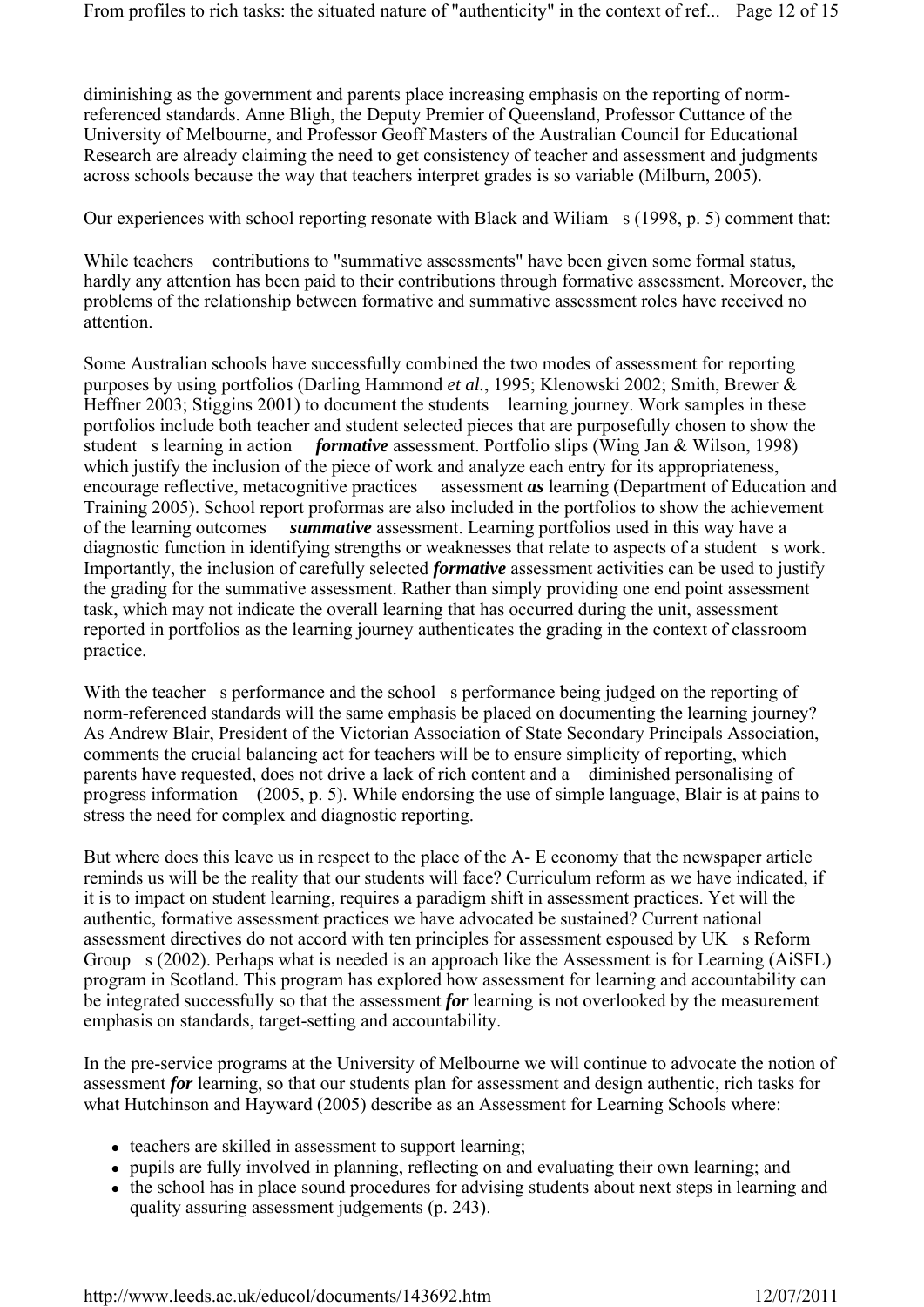The key question for us is: In the year 2010, will the old rules of formalised high stakes testing and tightly held tertiary entrance exams be the dominant force? In short, the transformation requires us to act on research that predates the date of birth of most recruits into the teaching profession. Do we understand sufficiently how our Australian curriculum and assessment practices have formed us in order that we can re(form)?

References

Black, P. & Wiliam, D. (1998) *Inside the black box: Raising standards through classroom assessment.* < http://www.pdkintl.org/kappan/kbla9810.htm > Accessed 28/8/2005.

Black, P. & Wiliam, D. (2005) Lessons form around the world: How policies, politics and cultures constrain and afford assessment practices. *The Curriculum Journal*, *16* (2), 249- 261.

Brady, L. & Kennedy, K. (2005) *Celebrating Student Achievement: Assessment and reporting*. Frenchs Forest, NSW: Prentice Hall.

Coil, C. (1996) *Tools for Teaching and Learning in Integrated Classrooms*. Australia: Hawker Brownlow Education.

Connell, R. W. (1994). Poverty and education. Harvard Educational Review, 64(2), 125- 149.

Curriculum Corporation (2005) <http://cms.curriculum.edu.au/assessment/whatis.asp> Accessed 4/9/2005.

Curriculum Corporation (1992) *English: A curriculum profile for Australian schools*. Carlton: Curriculum Corporation.

Darling-Hammond, L., Ancess, T. & Falk, B. (1995) *Authentic Assessment in Action*. New York: Teachers College Press.

Department of Education and Training (2005) < http://www.sofweb.vic.edu.au/ > Accessed 4/9/2005.

Department of Education and Training (2000). *curriculum@work CD-ROM.* < http://www.eduweb.vic.gov.au/curriculumatwork/planning/index.htm >Accessed 11/11/2004.

Department of Education Tasmania (2000) *Essential Learnings.* <http://www.education.tas.gov.au/ocll/publications/valuespurposes.pdf **>** Accessed 11/11/2004.

Department of Training and Educational Coordination (DTEC), (1997). *Forum on national statements and profiles: teaching and learning, reporting outcomes, educational accountability*. Sydney: Department of Training and Educational Coordination.

Education Queensland (2001a) *New basics curriculum organizers.* < http://education.qld.gov.au/corporate/newbasics/html/curric-org/curricorg.html > Accessed 11/11/2004.

Education Queensland (2001b) *Productive pedagogies.* < http://education.qld.gov.au/corporate/newbasics/html/pedagogies/pedagog.html > Accessed 7/12/2004.

Education Queensland (2001c) *New basics: the why, what, how, and when of rich tasks. <*  http://education.qld.gov.au/corporate/newbasics/pdfs/richtasksbklet.pdf >Accessed 7/12/2004.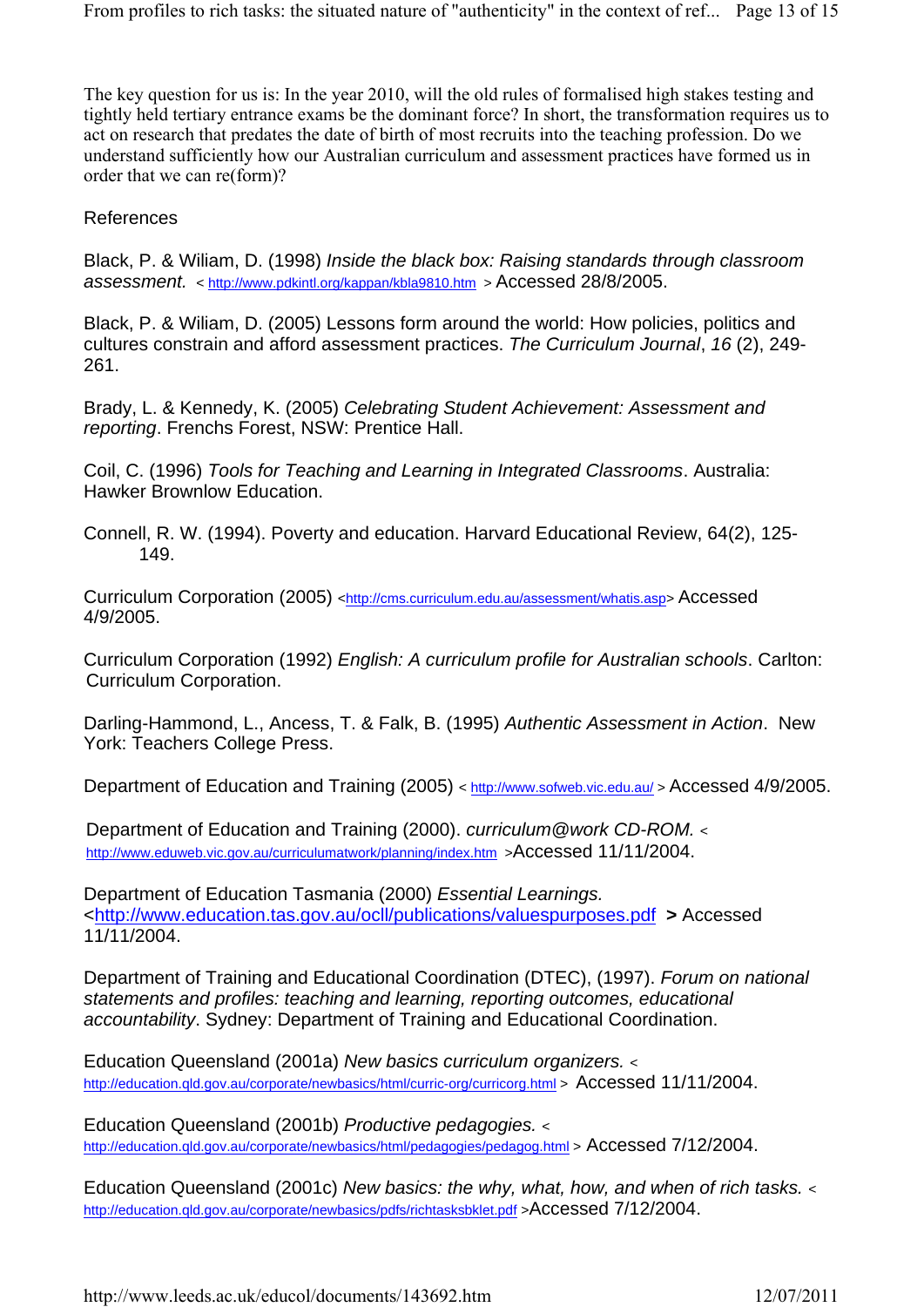Education Queensland (2001d) School *Reform Longitudinal Study (QSRLS)* < http://education.qld.gov.au/public\_media/reports/curriculum-framework/qsrls/index.html > Accessed 8/12/2004.

Education Queensland (2001e) The *New Basics, pamphlet unpublished.* Queensland: Education Queensland.

Education Queensland (2003) *New Basics Research Program.* < http://education.qld.gov.au/corporate/newbasics/pdfs/nbrbd-a.pdf >Accessed 8/12/2004.

 Eisner, E. (1993) Reshaping Assessment in Education: Some criteria in search of practice. *Curriculum Studies, 25*(3), 219-233.

Godinho, S. & Wilson, J. (2005) Portfolios for a purpose. In Moss, J. & Hay, T. (Eds). *Portfolios, Performance and Authenticity.* Frenchs Forest, NSW: Pearson Education Australia, 1-24.

Gough, N. (1998). Understanding curriculum systems. In J. K. Henderson, K. (Ed.), Understanding democratic curriculum leadership. New York: Teachers College Press.

Green, B. (2003) Curriculum inquiry in Australia: towards a local genealogy of the curriculum field*.* In Pinar, W. (Ed.), *International handbook of curriculum research.* Mahwah, N.J: Erlbaum Associates.

Hutchinson, C. & Hayward, L. (2005) The Journey so far: Assessment for Learning in Scotland. The Curriculum Journal, 16 (2), 225-248.

Klenowski, K. (2002) *Developing Portfolios for Learning and Assessment*. London & New York: Routledge Falmer.

 Lambert, P. (1999) Standards-Referenced Assessment in Primary Schools. < http://www.boardofstudies.nsw.edu.au/k6/k6stadards\_assess.html >

Marginson, S. (1997) *Educating Australia: Government, economy and citizen since 1960*. Melbourne, Australia: Cambridge University Press.

Ministerial Council on Education, Employment, Training and Youth Affairs MCYEETYA, (1999). *The Adelaide declaration of schooling*. <http://www.mceetya.edu.au/adeldec.htm> Accessed 8/12/2004.

Mueller, J. (2003) *Authentic Assessment Toolbox.* <http://jonathan.mueller.faculty.noctrl.edu/toolbox/whatisit.htm#top> Accessed 5/9/2005.

Newman, F.M. & Associates. (1996) *Authentic achievement: Restructuring schools for intellectual quality***.** San Francisco: Jossey-Bass Publishers.

Pierides, D., Cox, A., Valeni, C.R.O., Millar, C. Chilianis, M. & Dell Aquila, D. (2003) The *big task journal* (unpublished paper) Problem based learning cohort. University of Melbourne, Melbourne: Graduate Diploma of Education.

Posner, G. (1998) Models of curriculum planning*.* In Landon, Beyer & Apple (Eds.), *The Curriculum: problems, politics, and possibilities*. Albany: State University of New York Press.